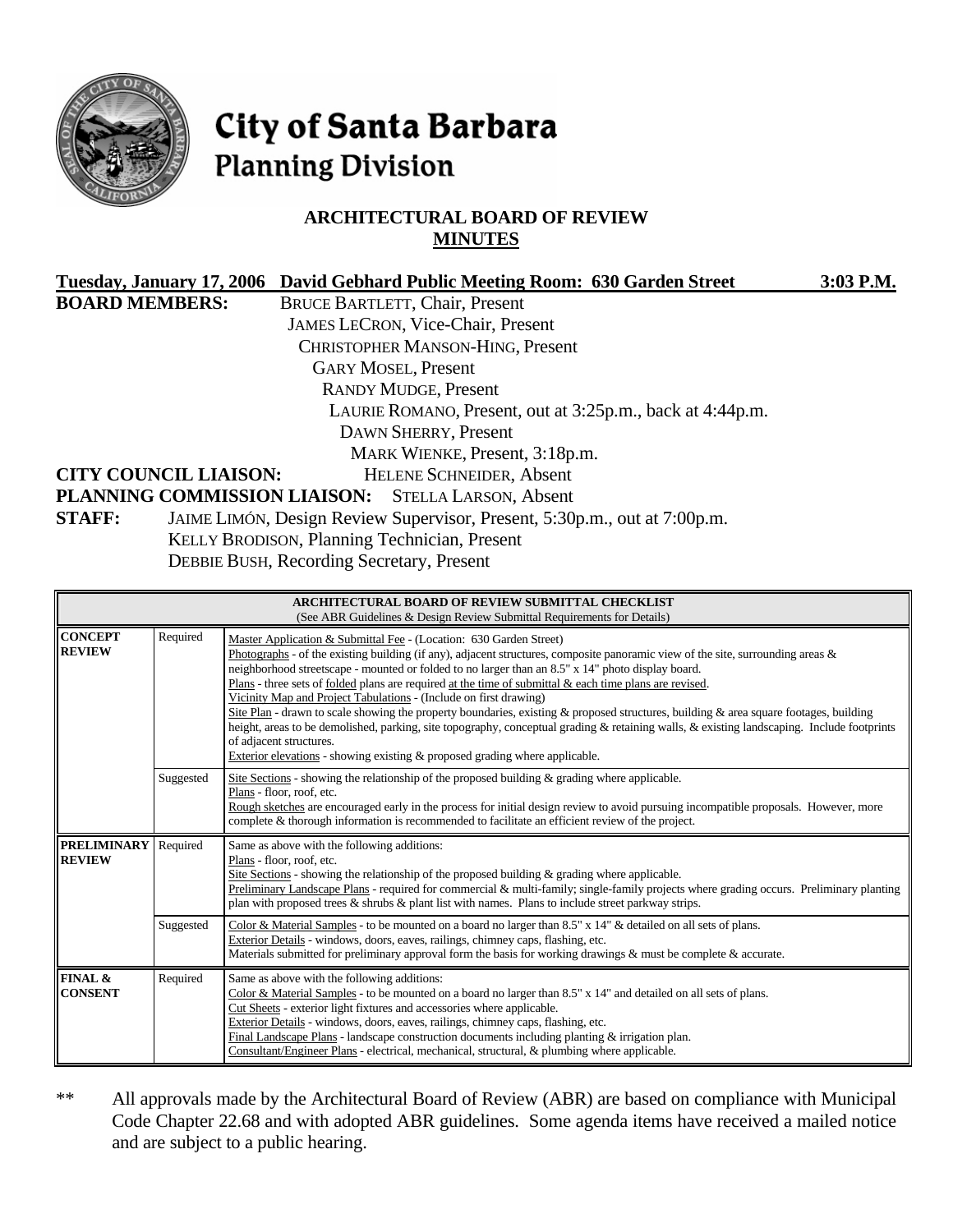#### ARCHITECTURAL BOARD OF REVIEW MINUTES January 17, 2006 **Page 2**

- 
- \*\* The approximate time the project will be reviewed is listed to the left of each item. It is suggested that applicants arrive 15 minutes early. The agenda schedule is subject to change as cancellations occur. Staff will notify applicants of time changes.
- \*\* The applicant's presence is required. If an applicant is not present, the item will be postponed indefinitely. If an applicant cancels or postpones on item without providing advance notice, the item will be postponed indefinitely and will not be placed on the following ABR agenda. In order to reschedule the item for review, the applicant must fill out and file a Supplemental Application Form at 630 Garden Street (Community Development Department) and submit appropriate plans.
- \*\* The Board may grant an approval for any project scheduled on the agenda if sufficient information has been provided and no other discretionary review is required. Substitution of plans is not allowed, if revised plans differing from the submittal sets are brought to the meeting, motions for preliminary or final approval will be contingent upon staff review for code compliance.
- \*\* Preliminary and Final Architectural Board of Review approval is valid for one year from the date of the approval unless a time extension or Building Permit has been granted.
- \*\* The Board may refer items to the Consent Calendar for Preliminary and Final Architectural Board of Review approval.
- \*\* In compliance with the Americans with Disabilities Act, if you need special assistance to participate in this meeting, please contact the Planning Division at (805) 564-5470. Notification at least 48 hours prior to the meeting will enable the City to make reasonable arrangements.
- **\*\* Many of the items before the Board may be appealed to the City Council. For further information on appeals, contact the Planning Division Staff or the City Clerk's office. Said appeal must be in writing and must be filed with the City Clerk at City Hall within ten (10) calendar days of the meeting at which the Board took action or rendered its decision. The scope of this project may be modified under further review.**
- **\*\* AGENDAS, MINUTES and REPORTS: Copies of all documents relating to agenda items are available for review at 630 Garden St. in the City Clerk's office, at the Central Library, and [www.SantaBarbaraCa.gov](http://www.santabarbaraca.gov/) If you have any questions or wish to review the plans, please contact Kelly Brodison, at (805) 564-5470 between the hours of 8:30 a.m. to noon and 1:00 p.m. to 4:00 p.m., Monday through Friday.**

# **LICENSING ADVISORY:**

The Business and Professions Code of the State of California and the Municipal Code of the City of Santa Barbara restrict preparation of plans for certain project types to licensed professionals. Applicants are encouraged to consult with Land Use Controls or Planning Staff to verify requirements for their specific projects.

Unlicensed persons are limited to the preparation of plans for:

- $\triangleright$  Single or multiple family dwellings not to exceed four (4) units per lot, of wood frame construction, and not more than two stories and basement in height;
- ¾ Non-structural changes to storefronts; and,
- ¾ Landscaping for single-family dwellings, or projects consisting solely of landscaping of not more than 5,000 square feet.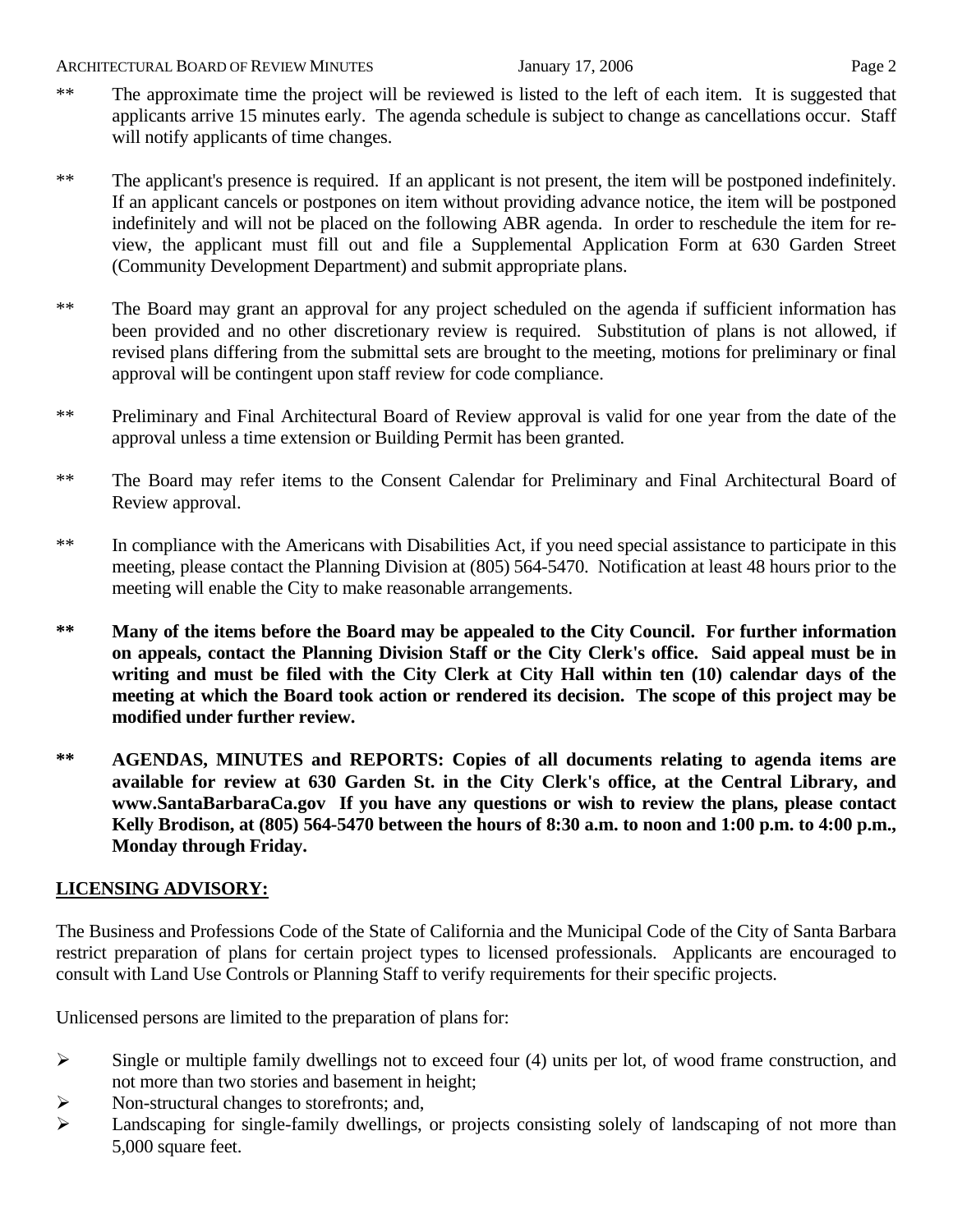# ARCHITECTURAL BOARD OF REVIEW MINUTES January 17, 2006 Page 3 **NOTICE:**

- 1. That on January 12, 2006 at 4:00 p.m., this Agenda was duly posted on the Community Development bulletin board, in the office of the City Clerk, and on the bulletin board on the outside of City Hall.
- 2. This regular meeting of the Architectural Board of Review will be broadcast live and rebroadcast in its entirety on Wednesday at 9:00 a.m. on Channel 18.

# **GENERAL BUSINESS:**

A. Public Comment:

Any member of the public may address the Architectural Board of Review for up to two minutes on any subject within their jurisdiction that is not scheduled for a public discussion before the Board on that day. The total time for this item is ten minutes. (Public comment for items scheduled on today's agenda will be taken at the time the item is heard.)

No public comment.

B. Approval of the minutes of the Architectural Board of Review meeting of January 9, 2006.

Motion: Approval of the minutes of the Architectural Board of Review meeting of January 9, 2006, with corrections. Action: LeCron/Manson-Hing, 7/0/1. Wienke abstained.

C. Consent Calendar.

Motion: Ratify the Consent Calendar. The Consent Calendar was reviewed by James LeCron with the exception of the landscaping for Items and, reviewed by Randy Mudge. Action: Mudge/Sherry, 8/0/0.

- D. Announcements, requests by applicants for continuances and withdrawals, future agenda items, and appeals.
- E. Subcommittee Reports.

No subcommittee reports.

F. Possible Ordinance Violations.

No reported violations.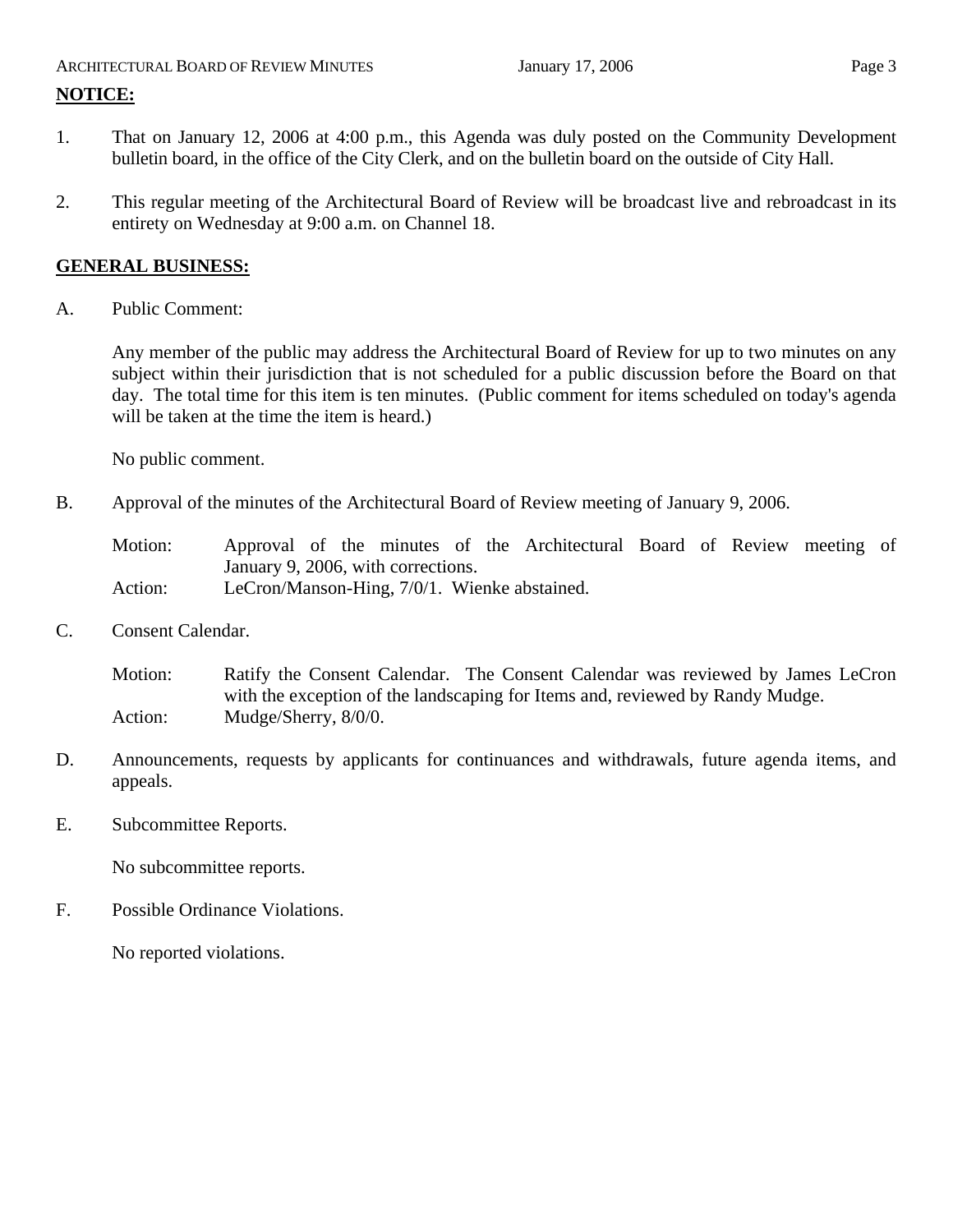# **FINAL REVIEW**

# **1. 1704 LA VISTA DEL OCEANO DR** E-1 Zone

 Assessor's Parcel Number: 035-180-009 Application Number: MST2005-00019 Owner: King Heirs, LLC Owner: The Mesa at Santa Barbara, LLC Agent: Brent Daniels Architect: Zehren & Associates

(See MST2003-00227 for master case. Proposal to construct a 4,502 square foot single family residence at 1704 La Vista Del Oceano (Lot 3) with a 745 square foot two-car garage on a 45,049 square foot lot in the Hillside Design District.)

# **(Fourth Concept Review.)**

# **(PROJECT REQUIRES NEIGHBORHOOD PRESERVATION ORDINANCE FINDINGS AND COMPLIANCE WITH PLANNING COMMISSION RESOLUTION NO. 053A-04)**

#### **(3:25)**

David Lane, Architect; Mark Lloyd, Agent; Brent Daniels, Agent; Derrik Eichelberger, Landscape Architect; present.

| Motion: | As to the Architecture: Final Approval with the following conditions: 1) Add the double<br>starter course to the eaves. 2) Extend upper tile over the gutter. 3) Use gutter hanger<br>brackets. 4) The Neighborhood Preservation Ordinance criteria have been met as stated<br>in Subsection 22.68.060 of the City of Santa Barbara Municipal Code.                                                                                                                                                                                                              |
|---------|------------------------------------------------------------------------------------------------------------------------------------------------------------------------------------------------------------------------------------------------------------------------------------------------------------------------------------------------------------------------------------------------------------------------------------------------------------------------------------------------------------------------------------------------------------------|
| Action: | Wienke/LeCron, 8/0/0. Romano stepped down.                                                                                                                                                                                                                                                                                                                                                                                                                                                                                                                       |
| Motion: | As to the Landscape: Preliminary Approval and indefinite continuance to the Consent<br>Calendar with the condition to utilize the more colorful landscape close to the building<br>walls, and not at the perimeter site walls and pool walls (?), and keep the colorful<br>landscape away from the naturalized slopes.                                                                                                                                                                                                                                           |
| Action: | Wienke/Manson-Hing, 8/0/0. Romano stepped down.                                                                                                                                                                                                                                                                                                                                                                                                                                                                                                                  |
| Motion: | As to the Fencing and Site Walls: Continued two weeks with the following comments:<br>1) Study ways to provide security for the pool area. 2) Provide elevations drawings for<br>the proposed walls along the private drive, and as seen by the public. 3) The stone walls<br>to be capless. 4) The color of the walls at the infinity edge pool are to be an earth tone<br>color to blend with the landscaping. 5) As to required pool security fencing, study the<br>idea of returning some of the walls to the adjacent architecture or to the adjacent lots. |
| Action: | Wienke/LeCron, 8/0/0. Romano stepped down.                                                                                                                                                                                                                                                                                                                                                                                                                                                                                                                       |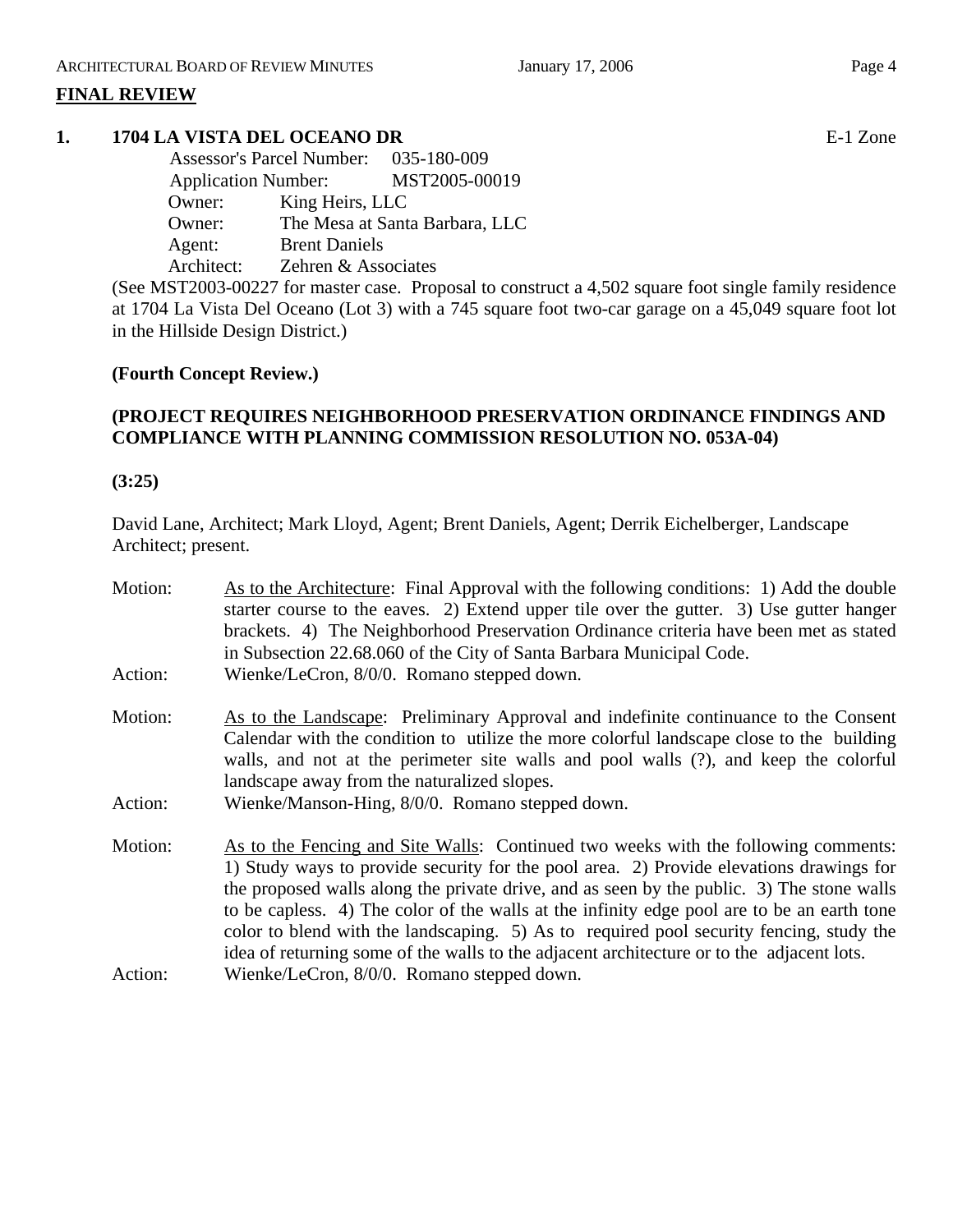# **FINAL REVIEW**

# **2. 1702 LA VISTA DEL OCEANO DR** E-1 Zone

 Assessor's Parcel Number: 035-180-009 Application Number: MST2005-00020 Owner: King Heirs, LLC Owner: The Mesa at Santa Barbara, LLC Agent: Brent Daniels Architect: Zehren & Associates

(See MST2003-00227 for master case. Proposal to construct a 4,214 square foot single family residence at 1702 La Vista Del Oceano (Lot 4) with a 716 square foot two-car garage on a 45,143 square foot lot in the Hillside Design District.)

# **(Fourth Concept Review.)**

# **(PROJECT REQUIRES NEIGHBORHOOD PRESERVATION ORDINANCE FINDINGS AND COMPLIANCE WITH PLANNING COMMISSION RESOLUTION NO. 053A-04)**

#### **(4:11)**

David Lane, Architect; Mark Lloyd, Agent; Brent Daniels, Agent; Derrik Eichelberger, Landscape Architect; present.

| Motion: | As to the Architecture: Final Approval with the following conditions: 1) Add the double       |
|---------|-----------------------------------------------------------------------------------------------|
|         | roof tile starter course to the eave. 2) Extend upper tile over the gutter. 3) Use gutter     |
|         | hanger brackets. 4) Study the proportion of the proposed wood lintels and study               |
|         | increasing the depth on the larger openings. 5) The colors and light fixtures are             |
|         | acceptable as presented. 6) It is understood the proposed color for the tile roof will not be |
|         | blended tile. 7) Refine the detail of the exterior guardrail terminations as depicted on the  |
|         |                                                                                               |
|         | south elevation. 8) The Neighborhood Preservation Ordinance criteria have been met as         |
|         | stated in Subsection 22.68.060 of the City of Santa Barbara Municipal Code.                   |
| Action: | Manson-Hing/Sherry, 7/0/0. Romano stepped down.                                               |
| Motion: | As to the Landscape: Preliminary Approval and continued two weeks with the following          |
|         | conditions: 1) Add small canopy trees along the west building setback zone without            |
|         | blocking the neighbors view, as allowed by the Fire Department, yet to still provide          |
|         | screening for the new residence.                                                              |
| Action: | Mudge/Wienke, 7/0/0. Romano stepped down.                                                     |
|         |                                                                                               |
| Motion: | As to the Fencing and Site Walls: Continued two weeks with the following comments:            |
|         | 1) Restudy the pool security issue relative to the cable rail fence. 2) Study the walls and   |
|         | the fence at the southeast edge of the property where it abuts lot 5 to minimize the height   |
|         | differential with the walls of lot 4.                                                         |
| Action: | Mudge/Wienke, 7/0/0. Romano stepped down.                                                     |
|         |                                                                                               |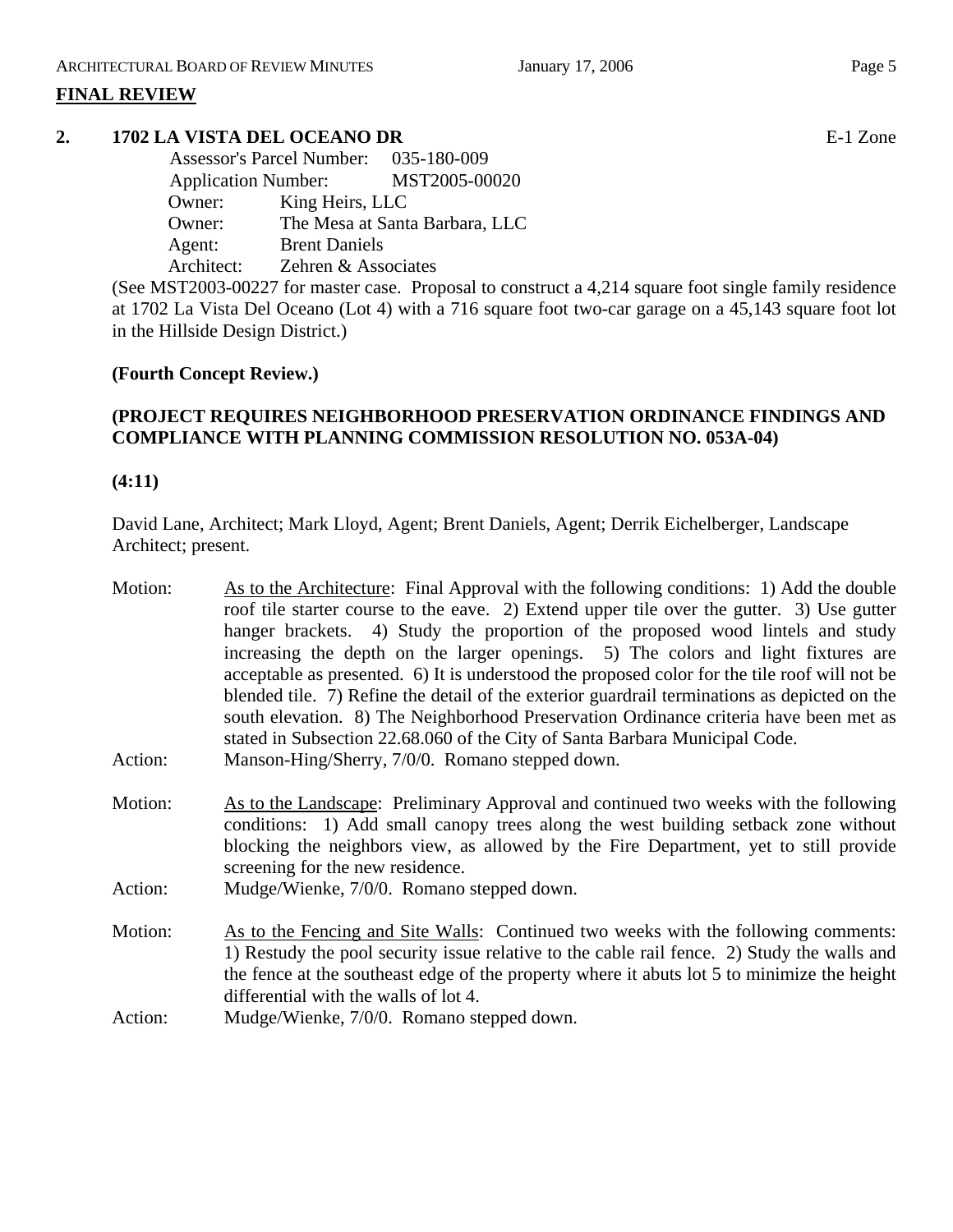# **CONCEPT REVIEW - NEW ITEM: PUBLIC HEARING**

# **3. 1115 QUINIENTOS ST** R-2 Zone

 Assessor's Parcel Number: 017-141-014 Application Number: MST2005-00609 Owner: Jaime & Ro Melgoza Architect: Tom Ochsner Agent: Dave Sullivan

(Proposal to construct three detached two-story condominium units totaling 5,823 square feet with three attached two-car garages totaling 1,377 square feet on an 11,275 square foot vacant lot. Two additional uncovered parking spaces are proposed.)

# **(COMMENTS ONLY; PROJECT REQUIRES ENVIRONMENTAL ASSESSMENT AND PLANNING COMMISSION APPROVAL OF A TENTATIVE SUBDIVISION MAP FOR CONDOMINIUMS.)**

**(4:44)**

Justin Van Mullen, Architect, present.

Public comment opened at 4:54p.m.

Philip Walker, neighbor, asked what the size of the elevation and ridge peak would be. Mr. Walker expressed that his main concern was with the parking.

Public comment closed at 4:57p.m.

Straw vote: How many Board members would support the modification request? 5/3.

Motion: Continued indefinitely with the following comments: 1) The mass, bulk and scale is acceptable. 2) There is opportunity to add variety to three identical units, and have the front unit address the Quinientos Street with a porch element and front entry. 3) The three units would benefit in having a more detailed architectural style and by using additional types of materials. 4) The Board would like to see additional single story elements which would be more in keeping with the adjacent structures. 5) Vary the roof forms and eaves. 6) It is suggested to study variations in design and materials for the chimneys. 7) A majority of the Board supports the modification request for encroachment into the side yard as it. 9) Provide composite exterior elevations of all three buildings and a composite streetscape elevations including the adjacent neighbors. 10) Provide further photo documentation of the house next door, and from the second floor to ensure there are no privacy concerns for the neighbors. 11) The applicant is to correct the north arrow on the plans to reflect the accurate direction.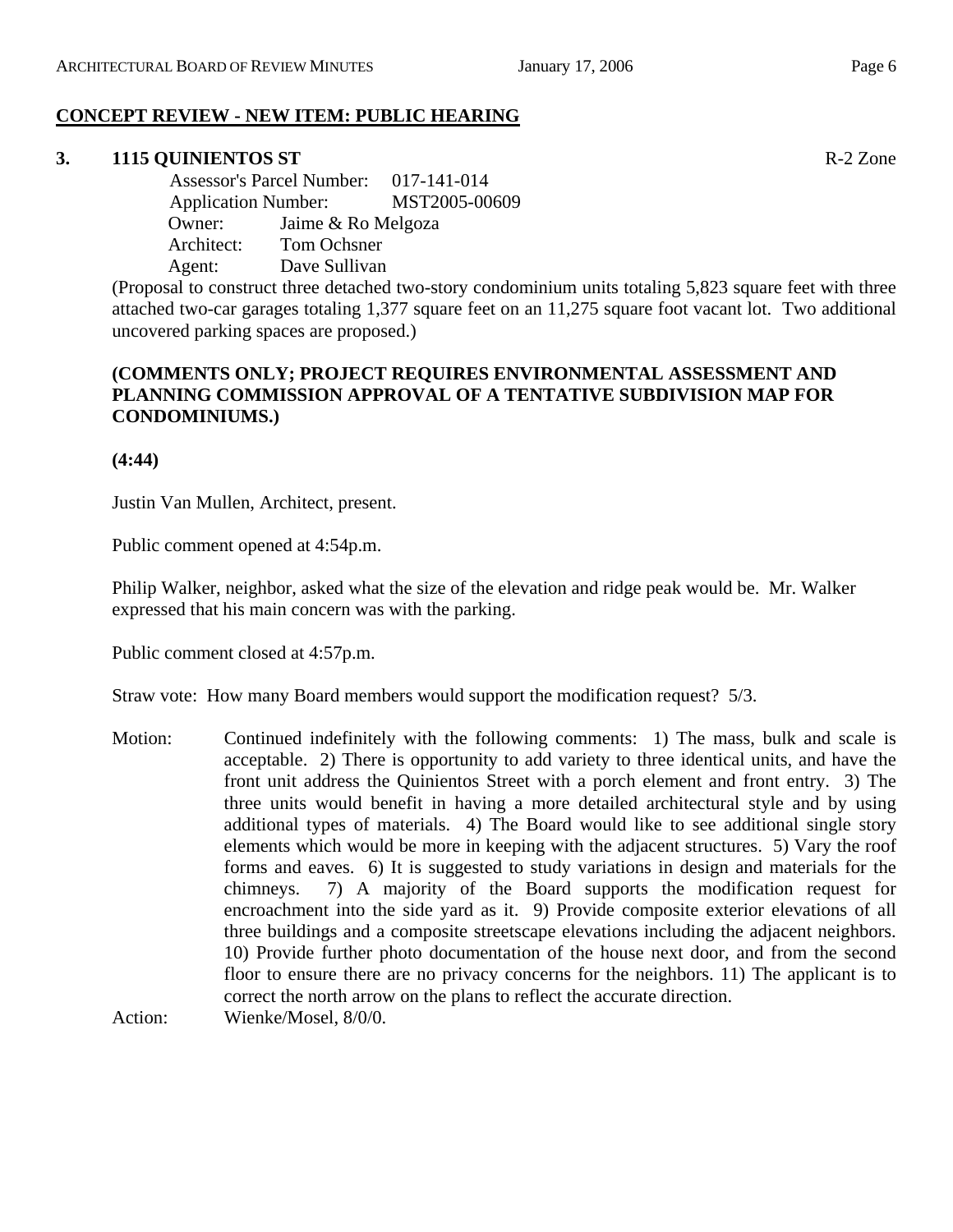# **CONCEPT REVIEW - CONTINUED ITEM**

#### **4. 822 E CANON PERDIDO ST** C-2 Zone

|        | Assessor's Parcel Number: 031-042-006 |               |
|--------|---------------------------------------|---------------|
|        | <b>Application Number:</b>            | MST2005-00506 |
|        | Architect: Kirk Gradin                |               |
| Owner: | CCCP, LLC                             |               |

(Proposal to demolish the two existing residential units totaling 2,073 square feet and construct four new two-story, three-bedroom condominium units totaling 6,692 square feet on an 11,210 square foot lot. The proposal includes three attached 1,605 square foot units with a 491 square foot two-car garage each and one detached 1,453 square foot unit with a 460 square foot two-car garage. One modification is requested to allow the required private outdoor space for one unit to encroach into the front yard setback and a second modification is requested to allow the garage of the detached unit to encroach into the required interior yard setback.)

# **(Third Concept Review.)**

# **(COMMENTS ONLY; PROJECT REQUIRES ENVIRONMENTAL ASSESSMENT, PLANNING COMMISSION APPROVAL FOR A TENTATIVE SUBDIVISION MAP, AND MODIFICATIONS.)**

**(5:19)** 

Kirk Gradin, Architect, present.

- Motion: Continued indefinitely to the Planning Commission with the following comments:
- Option  $\overline{A}$ : The Board is not in support of the tandem garage parking as presented due to maneuverability concerns. The Board does not have any major objections to the aesthetics of this option. However, the tandem garage scheme does present a garage presence facing the street and visually fills the end of the paseo.
- Option B: The aesthetics of this design as presented is preferred, as the building is more cohesive and the entry more visible and inviting from a site plan perspective. This option further opens views along the driveway paseo. If the applicant is directed by the Planning Commission to pursue Option B, the ABR would look for the architecture to be enhanced to lend individuality to the units by eliminating repetitive elements. The Board looks to the Planning Commission to make the decision between Option A and B based on the two proposed parking layouts.

With either option, the Board is in favor of the side yard modifications to the east to grant flexibility to the design given the three-foot wide unowned adjacent property which visually increases the apparent setback. The Board also supports the encroachment into the front and side yards for the trash enclosures. The trash enclosures between units A and B are acceptable and aesthetically blend nicely with the architecture.

Action: LeCron/Wienke. 7/0/1. Mosel abstained.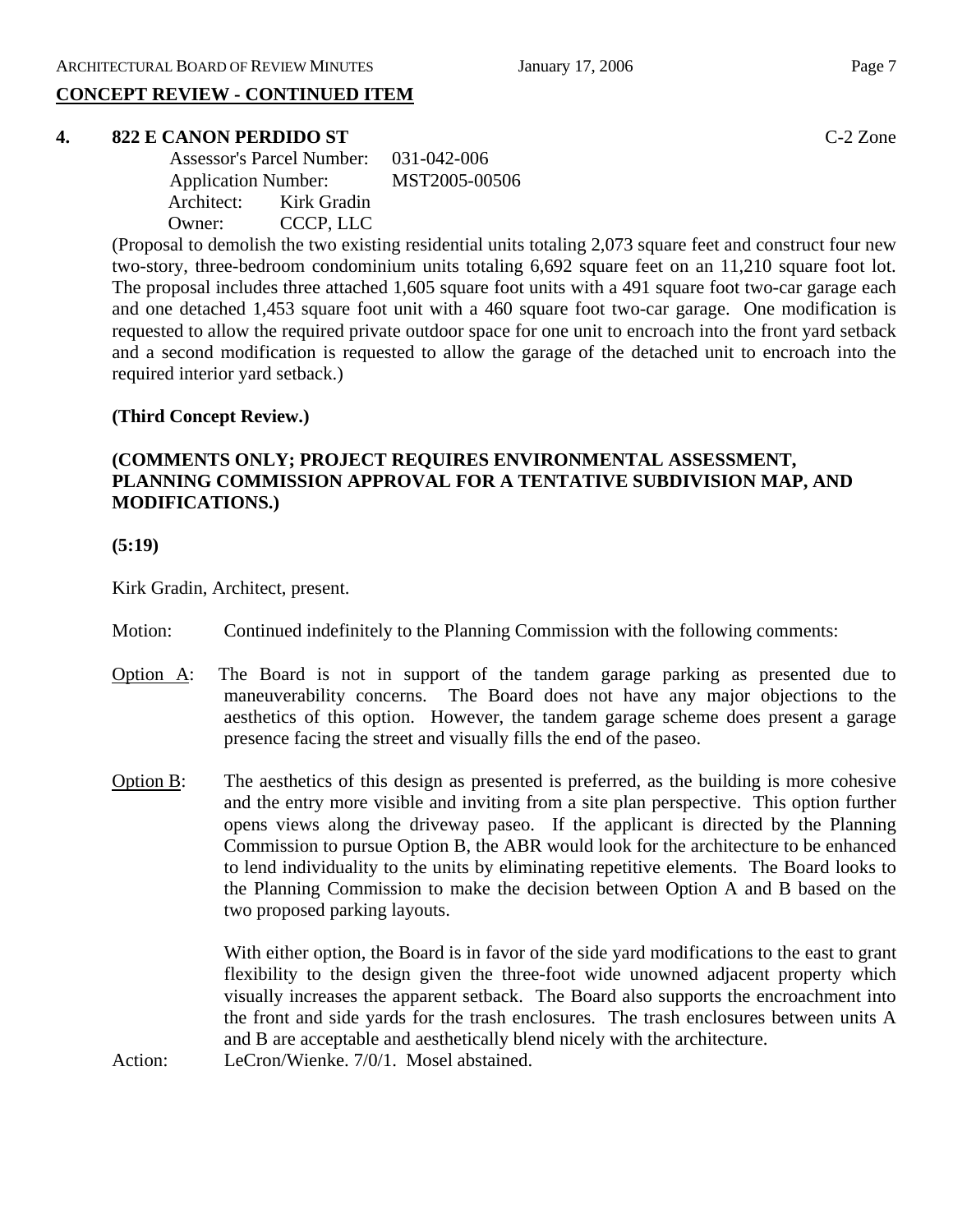#### **PRELIMINARY REVIEW**

#### **5. 110 E COTA ST** C-M Zone

 Assessor's Parcel Number: 031-201-030 Application Number: MST2003-00520 Owner: Assem Demachkie Architect: Tom Meaney

(This is a revised project - project now consists of five residential condominiums units and three commercial condominium units. Proposal for a three-story, mixed-use building consisting of a parking garage with 12 spaces partially below grade, and 1,824 square feet of commercial and five residential condominium units above. A voluntary lot merger of the adjacent vacant lot (APN 031-201-030) is proposed as a part of this application.)

### **(PROJECT REQUIRES COMPLIANCE WITH PLANNING COMMISSION RESOLUTION NO. 077-05.)**

**(6:04)**

Tom Meaney, Architect; Assem Demachkie, Owner; present.

Motion: Continued indefinitely and return for in-progress review with the following comments: 1) The mass, bulk and scale is acceptable. 2) The variety of the forms as presented are nice. The low elements, the high tower, the street elevations, the pedestrian experience to the central paseo are all benefits to the project. 3) The Cota Street elevation is quite charming, well articulated and blends well with the character of the neighborhood. 4) There is opportunity to add additional landscaping along the park to the east, and in the area between the paving and the driveway. 5) The east elevation facing the park does not have the same level of variety as the street façade. Study reducing the repetitious elements such as the continuous plate lines, the balconies and the roof lines. 6) Study or refine the articulation of the narrow access from the central paseo to the park. 7) Refine the tower elements especially the south facing elevation to be the same level of detail as the other buildings, perhaps by opening the decks or adding fenestrations, especially facing the south elevations. 8) The internal paseo and the use of the private use spaces with the fireplaces are successful. 9) Minimize the parapet wall and shed roof conditions on the south and west elevations. 10) Consider using stone on the ground floor terraces facing the park. It is suggested to finish the face of the balconies in stone to appear more unified.

Action: Wienke/Sherry, 7/0/1. Mosel opposed.

# **THE BOARD RECESSED FROM 6:52P.M. UNTIL - 7:15)**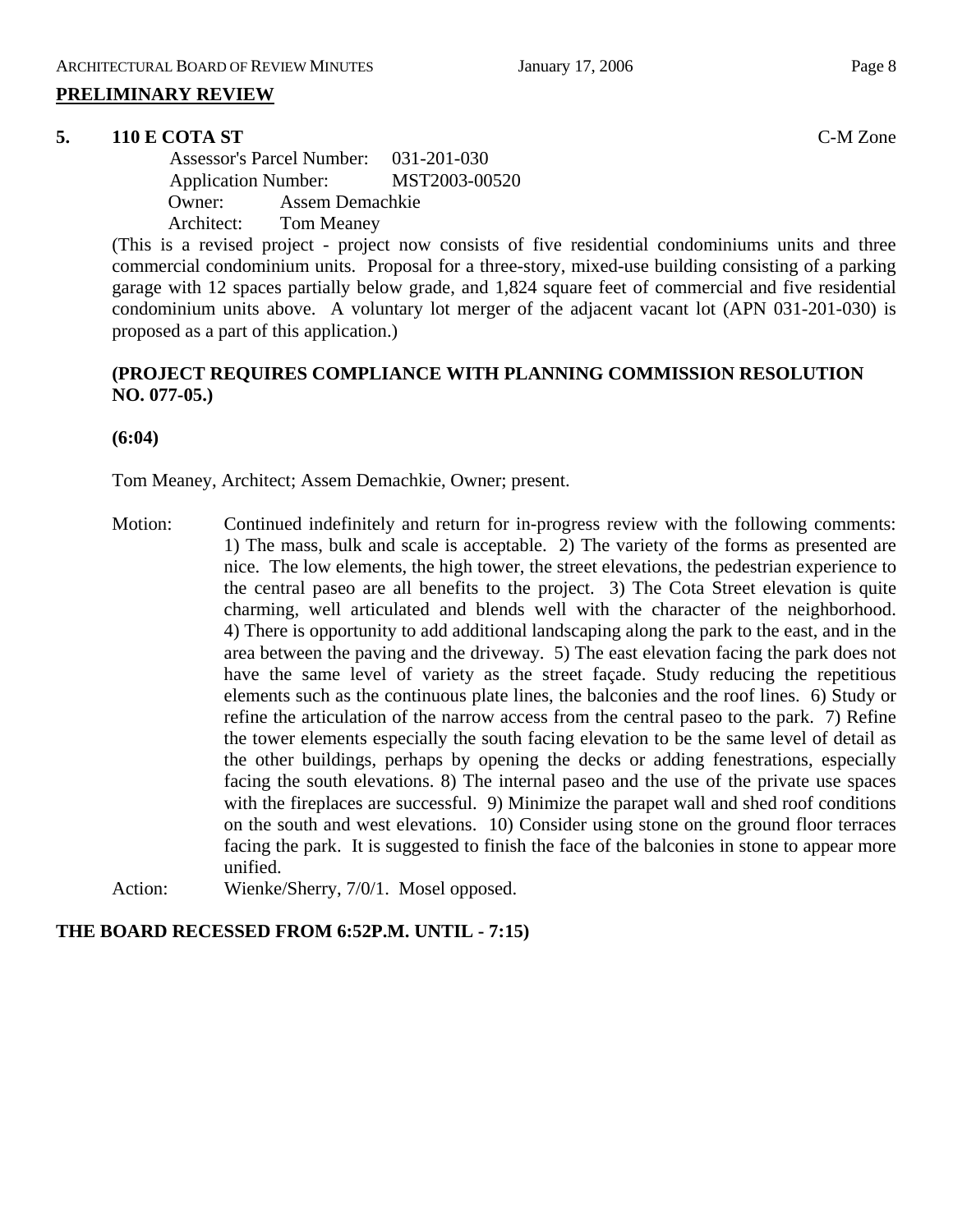# **CONCEPT REVIEW - NEW ITEM: PUBLIC HEARING**

#### **6. 642 SURF VIEW DR** E-1 Zone

 Assessor's Parcel Number: 035-093-008 Application Number: MST2005-00790 Owner: Jose Antonio Arroyo Architect: Carol Gross Contractor: Gino Vendrasco

(Proposal to add 183 cubic yards of fill dirt and construct 280 linear feet of new retaining walls to stabilize hillside landscaping on the eastern portion of an 11,858 square foot lot in the Hillside Design District. The proposed heights of the walls range from 1' - 8' above natural grade. Also proposed is an as-built retaining wall ranging from 3' to 9' above grade in the western part of the property. A modification is required for the as-built walls encroaching into the 30 foot front yard setback in the western part of the property.)

# **(COMMENTS ONLY; PROJECT REQUIRES ENVIRONMENTAL ASSESSMENT, NEIGHBORHOOD PRESERVATION ORDINANCE FINDINGS AND A MODIFICATION.)**

**(7:15)** 

Carol Gross, Architect; Jim Buster, present.

Motion: Continued indefinitely to the Modification Hearing Officer with the following comments: 1) The Board supports the modification request for the front yard encroachment as it is minor and technical in nature, the materials used for the walls are high quality materials, and the mature landscaping helps to screen the walls. 2) As to the proposed rear yard walls, most of the Board is uncomfortable with the proposed layout for the following reason: the walls sit above the existing grade, do not appear to offer stabilization. 3) The rear yard will appear steeper by adding the fill. 4) There is concern with slippage and/or erosion of the hillside. 5) A low sloped wall along the public side walk would help prevent slippage and erosion. 6) It is preferred to see the proposed retaining walls follow the contour lines in a more natural manner with the hillside. 7) Applicant should follow Hillside Design technique number four. 8) The Board looks for high quality materials to emulate the front yard condition. 9) Provide a revised landscape plan to conform to the revised wall layout.

Action: Mudge/LeCron, 8/0/0.

# **PRELIMINARY REVIEW**

# **7. 812 LARGURA PL**   $A-1$  Zone

 Assessor's Parcel Number: 029-110-034 Application Number: MST2005-00692 Owner: Elizabeth Vos Architect: Armando Arias Contractor: Del Mar Construction

(This is new application. A previous application was denied under MST2004-00783 and the project scope has been reduced. Proposal to construct an 889 square foot addition on three levels to the rear of an existing 1,584 square foot two-story residence on a 46,809 square foot lot located in the Hillside Design District. The proposal includes the removal of a large deck at the south west corner of the house and the construction of 120 square feet of new decks.)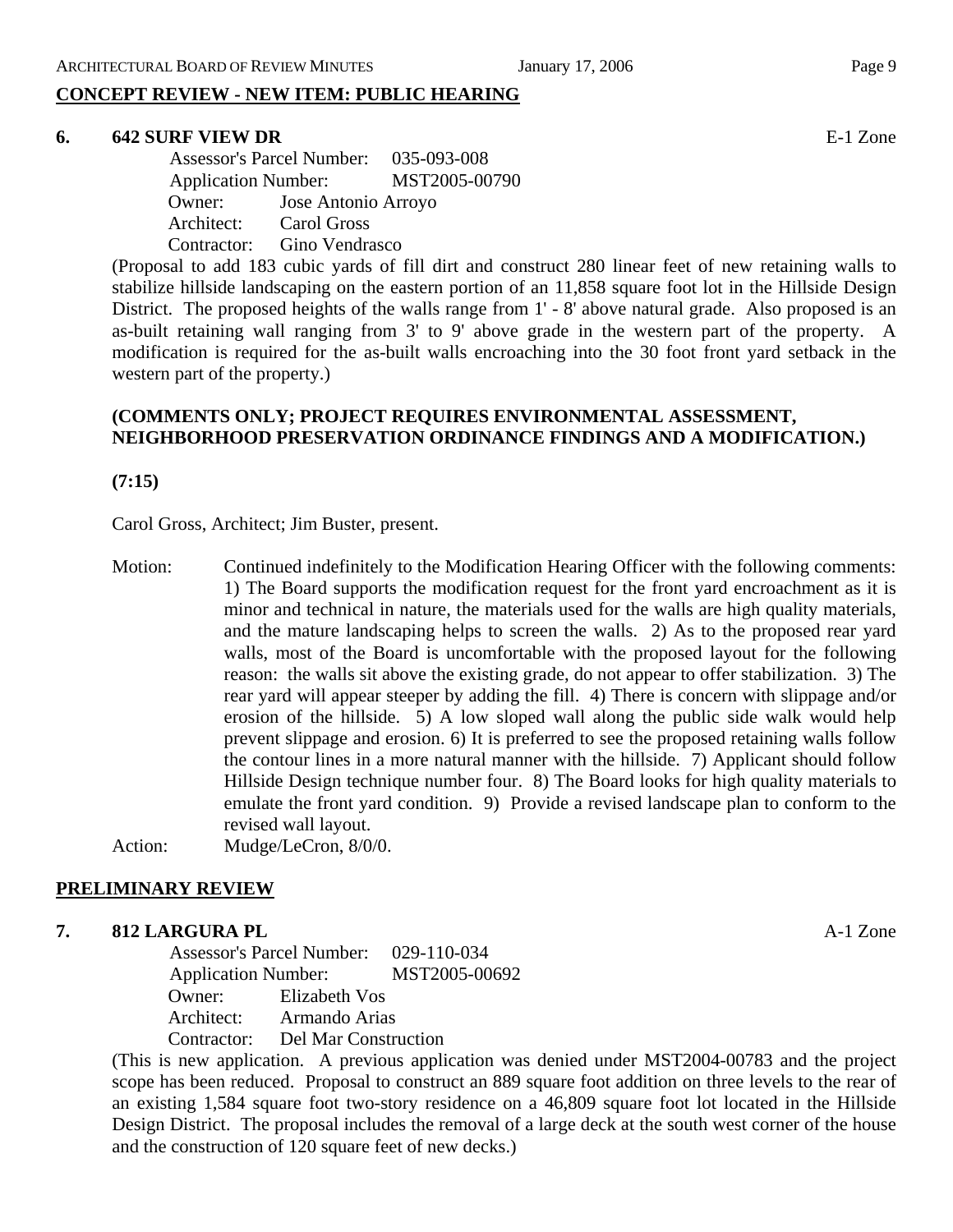# **(PROJECT REQUIRES NEIGHBORHOOD PRESERVATION ORDINANCE FINDINGS.)**

# **(7:43)**

Armando Arias, Architect; Elizabeth Vos, Owner; and Bethany Clough, Landscape Architect; present.

Public comment opened at 7:57p.m.

Tony Fischer, Attorney for Mr. and Mrs. Cahill believes that the document submitted as part of the prior project on the same site to be retained for this project. In addition, none of the elevations show what the fence will look like and does not provide any benefit to the property below for adequate screening.

Linda Cahill, neighbor, stated that she would like the Board members to conduct a site visit. Ms. Cahill believes the project takes away from their privacy and their views. Mrs. Cahill submitted numerous photographs of the proposal as viewed from her house.

Mr. Cahill read a letter which was submitted by Mary Deming Hobart which stated her concern with the size of the proposal and her concern in the event there was a fire, as the neighborhood is in a high fire zone.

Public comment closed at 8:23p.m.

Motion: Preliminary Approval of the architecture, landscape, the conceptual drainage plans and back to the Consent Calendar with the following conditions: 1) The new design is in keeping with Hillside Design Guidelines, both with its roof forms, cascading decks, and the stepped leveled floors. 2) The proposed design style is more in keeping with the original design of the house. 3) The revised design does not require a modification. 4) The applicant proposes to rectify the existing code violations. 5) The proposed 6-8 foot property line fence is not acceptable as a solution to the privacy concerns of the neighbors to the west. 6) The Board looks to the applicant to provide privacy by utilizing additional landscape. 7) Augment the landscape plan to include native plantings disturbed by construction in the rear yard area. 8) Reduce the amount of hardscape at the driveway and increase the amount of landscape. 9) Applicant is to camouflage the drainage lines or run subterranean. 10) Minimize the width of the sidewalk along the easterly line to allow room for the drainage swale. 11) Eliminate the proposed gates at the driveway entrance. 12) Enclose the under story of the west facing deck with a skirt, eliminate the cantilever of the lower level deck, and study ways to provide more privacy for the neighbors as viewed from the deck. 13) Increase the amount of the stone façade on the face of the lower basement. 14) The Conditions of Approval dated Jan 17, 2006 which address, air quality, noise, solid waste, drainage, and water quality are incorporated into this motion. 15) The Neighborhood Preservation Ordinance criteria have been met as Stated in Subsection 2268.060 of the City of Santa Barbara Municipal Code.

Action: Wienke/Manson-Hing, 7/1/0. LeCron opposed.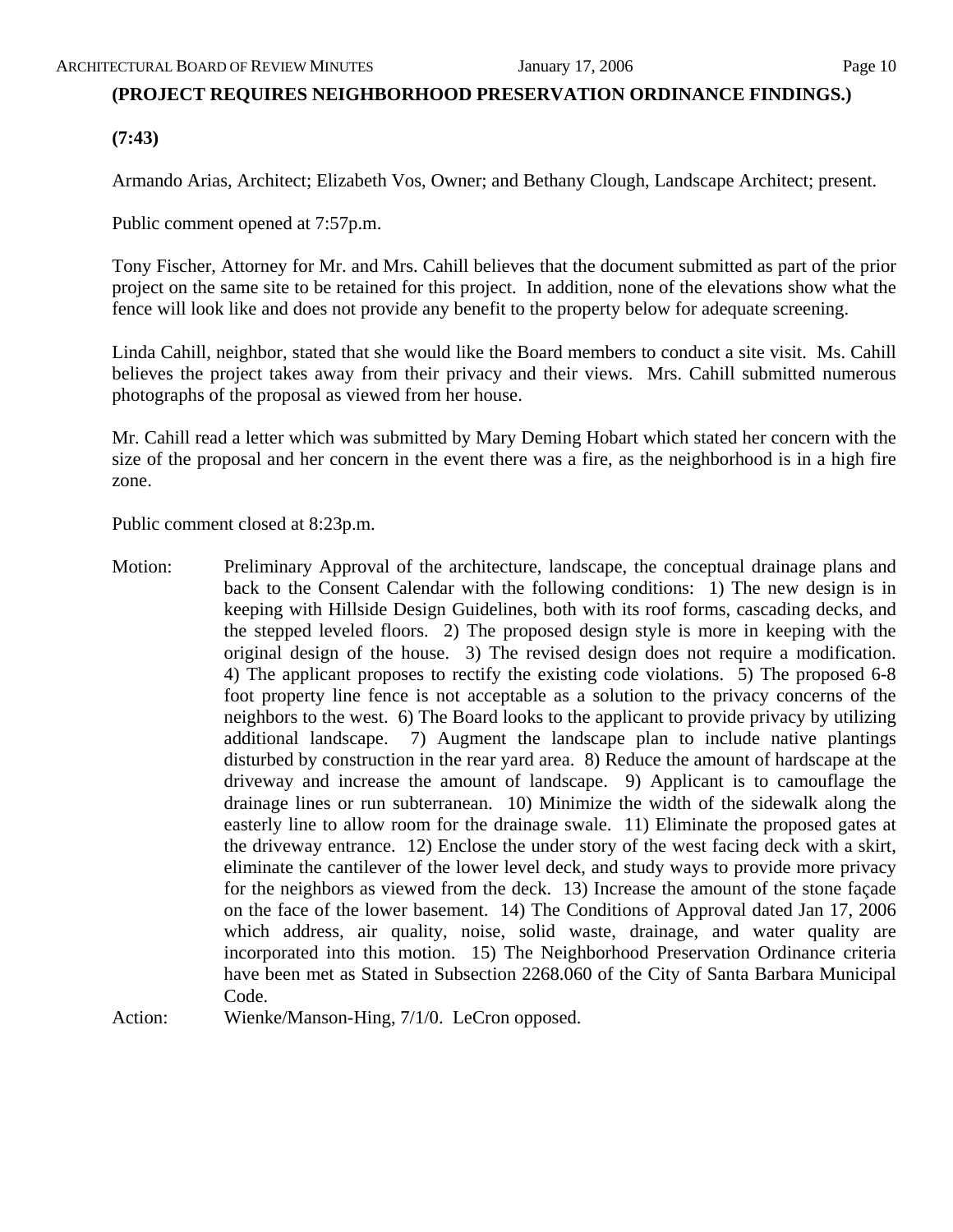# **CONCEPT REVIEW - NEW ITEM: PUBLIC HEARING**

#### **8. 1810 LAS CANOAS RD** A-1 Zone

 Assessor's Parcel Number: 021-040-003 Application Number: MST2005-00806 Owner: Patrick H. & Nancy D. Davis Architect: Tom Jacobs

(Proposal to permit an "as-built" 480 square foot, one-story straw-bale accessory building on a 6.6 acre lot located in the Hillside Design District. The lot is currently developed with a non-conforming 1775 square foot one-story residence, a 528 square foot two-car garage, a 1,195 square foot barn, and a 500 square foot detached guest house to remain unaltered. A modification is required for the accessory square footage in excess of 500 square feet. The total proposed accessory square footage on site is 2,175.)

#### **(COMMENTS ONLY; PROJECT REQUIRES ENVIRONMENTAL ASSESSMENT, NEIGHBORHOOD PRESERVATION ORDINANCE FINDINGS AND A MODIFICATION.)**

#### **(8:41)**

Tom Jacobs, Architect; Patrick and Nancy Davis; Owners; present.

A letter was read into the record submitted from Gwen Phillips which stated that she "heartily" approves of the project.

Motion: Continued indefinitely to the Modification Hearing Officer with the comment that the modification request is supportable by the Board, as it is technical in nature with no aesthetic impact and the building is compatible with adjacent structures. Action: LeCron/Bartlett, 8/0/0.

### **CONCEPT REVIEW - NEW ITEM: PUBLIC HEARING**

#### **9. 832 ORANGE AVE** R-3 Zone

 Assessor's Parcel Number: 037-024-002 Application Number: MST2005-00657 Owner: Lorenzo & Maria Martinez Applicant: Manuel Contreras

(Proposal to demolish one 789 square foot residence and existing garage on a lot where two units currently exist. A new unit is proposed to be attached to the remaining 933 square foot unit to create a two-story, 3344 square foot duplex, with a 406 square foot attached two-car garage. Two covered and two uncovered parking spaces are proposed. A modification is requested to allow one uncovered parking space to encroach into the required interior yard setback.)

# **(COMMENTS ONLY; PROJECT REQUIRES ENVIRONMENTAL ASSESSMENT AND A MODIFICATION.)**

# **(8:51)**

Motion: Continued indefinitely at the applicant's request. Action: Mudge/Manson-Hing,  $8/0/0$ .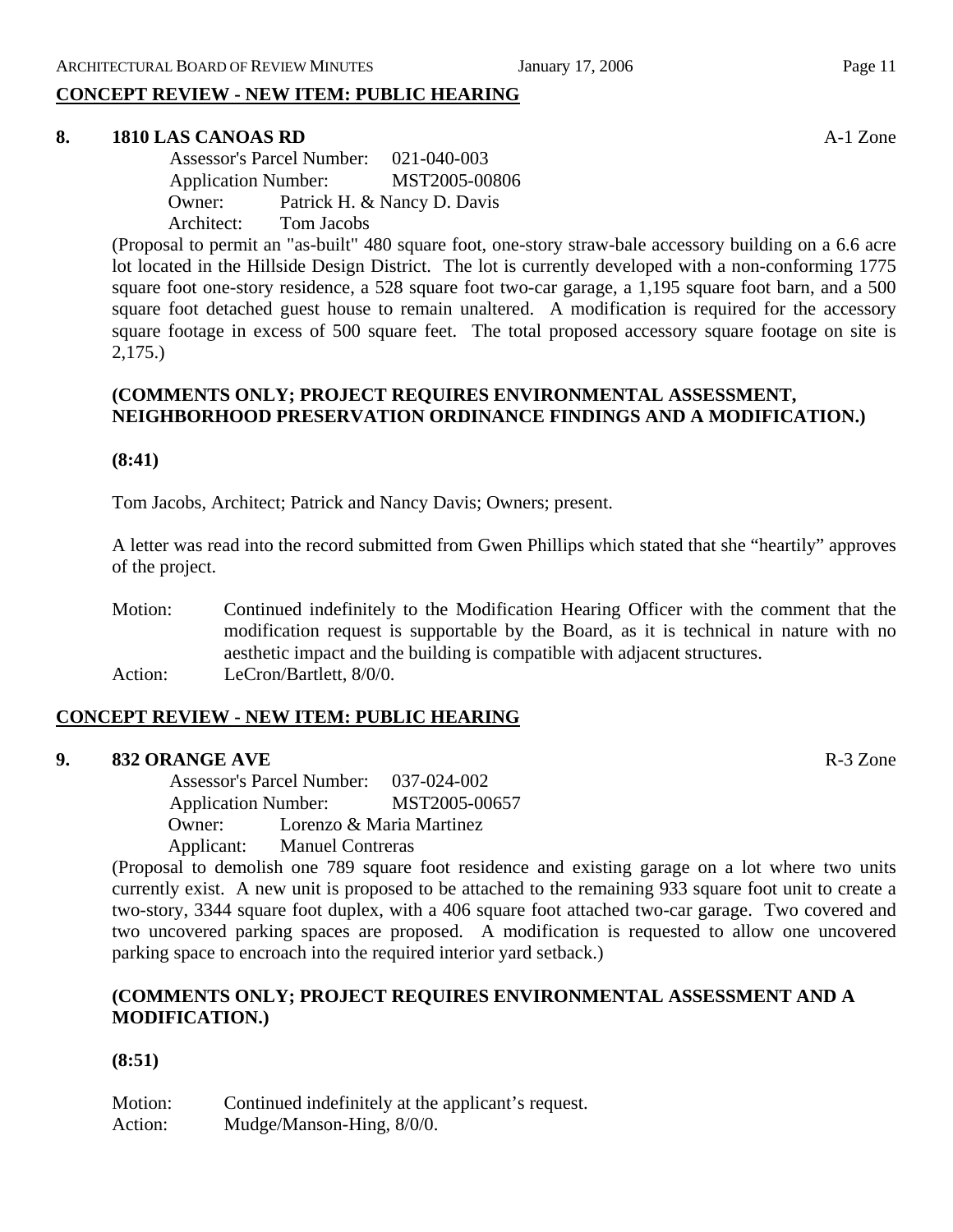# **CONCEPT REVIEW - CONTINUED ITEM**

#### **10. 416 S CANADA ST** R-4 Zone

 Assessor's Parcel Number: 017-334-008 Application Number: MST2005-00441 Owner: Antonio C. Sarabia & Yolanda Marin Designer: Robert Stamps

(Proposal to construct a new, detached, two-story 1,736 square foot three bedroom residence with an attached, 433 square foot, two-car garage on a 6,390 square foot lot with one existing 829 square foot residence. The existing one-car garage is to be demolished and two additional uncovered parking spaces are also proposed.)

#### **(Second Concept Review.)**

#### **(COMMENTS ONLY; PROJECT REQUIRES ENVIRONMENTAL ASSESSMENT.)**

**(8:51)**

Motion: Continued one week. Action: LeCron/Mudge,  $8/0/0$ .

#### **CONSENT CALENDAR**

#### **REVIEW AFTER FINAL**

#### A. **320 W PUEBLO ST** C-O Zone

| <b>Assessor's Parcel Number:</b> |                      | $025 - 102 - 001$                        |
|----------------------------------|----------------------|------------------------------------------|
| <b>Application Number:</b>       |                      | MST2003-00152                            |
| Owner:                           |                      | Santa Barbara Cottage Hospital           |
| Agent:                           |                      | <b>Suzanne Elledge Permit Processing</b> |
| Architect:                       | Erich Burkhart       |                                          |
| Architect:                       | <b>Brian Cearnal</b> |                                          |

(Proposed Cottage Hospital Master Plan. The project involves the demolition of 280,090 square feet including the main hospital building, Eye Center and structures on the adjacent west block. Also proposed is 434,955 square feet of new construction. Two new parking structures are also proposed. One of the parking structures will be located behind the Knapp Building at 2400 Bath Street, and the other will be located at the northeast corner of Pueblo and Castillo Streets. The one-block section of Castillo Street that borders on the west side of the hospital that is located between Pueblo and Junipero Streets is proposed to be closed to allow the construction of the new hospital facility. The project received Planning Commission approval of the Development Plan and City Council approval of the Specific Plan, Development Agreement, and Castillo Street Abandonment.)

# **(Review After Final of the Energy Center for relocation of the SCE transformer and installation of additional landscaping.)**

Final Approval as submitted with the understanding that the transformer will be screened with additional landscaping along the west elevation at a future date.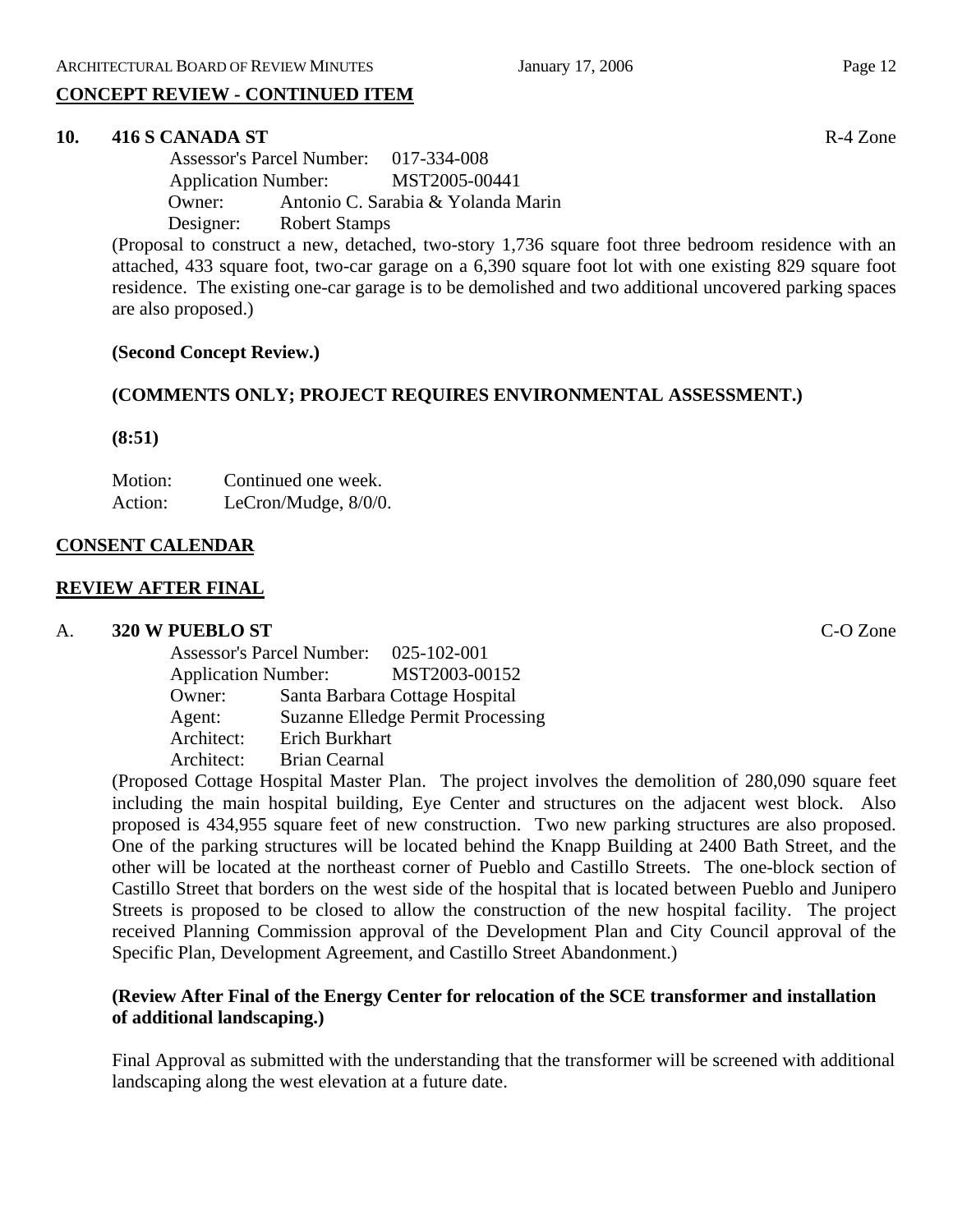#### **REVIEW AFTER FINAL**

#### B. **223 W PEDREGOSA ST** R-4 Zone

Assessor's Parcel Number: 027-021-002 Application Number: MST2004-00152 Architect: Alex Pujo Owner: David Boylan

(Proposal for three new two-story condominiums, each with an attached two-car garage. The proposal will amount to a total of 4,108 square feet for the three condominiums, which will be located on a 9,337 square foot lot. Project includes the demolition of the existing 1,068 single-family residence and an existing two-car garage.)

#### **(Review After Final for changes to windows on the first floor, east elevation.)**

Final Approval as submitted.

#### **FINAL REVIEW**

#### C. **415 E DE LA GUERRA ST** C-2 Zone

|                            | Assessor's Parcel Number: 031-022-008 |
|----------------------------|---------------------------------------|
| <b>Application Number:</b> | MST2004-00243                         |
| Owner:                     | Valentino & Edith Ziliotto, Trustees  |
| Architect:                 | Peikert Group Architects              |
| Designer:                  | Gina Giannetto                        |

(Proposal to construct a 1,657 square foot residential unit and a 258 square foot garage on a mixed-use site. There is an existing 4,350 square foot mixed-use building consisting of 4,350 square feet of commercial space, two existing residential units totaling 2,755 square feet, and a 400 square foot garage on the site, which are proposed to remain. There are currently15 uncovered parking spaces on the lot. Modifications are required for parking and setback encroachments along two property lines.)

#### **(Modification approved on November 30, 2005. Final Approval is requested.)**

Continued three weeks at the applicant's request.

#### **FINAL REVIEW**

#### D. **221 BARRANCA AVE** E-3/SD-3 Zone

Assessor's Parcel Number: 045-063-013 Application Number: MST2005-00704 Owner: Ani J. Casillas Architect: Zimmerman Architects

(Proposal to construct a 1,100 square foot addition to an existing 862 square foot, one-story residence with a 342 square foot, attached garage on a 6,298 square foot lot located in the Non-Appealable Jurisdiction of the Coastal Zone. The project will require a Coastal Exclusion.)

#### **(PROJECT REQUIRES NEIGHBORHOOD PRESERVATION ORDINANCE FINDINGS.)**

Final Approval as noted on the plans with all materials and colors to match the existing.